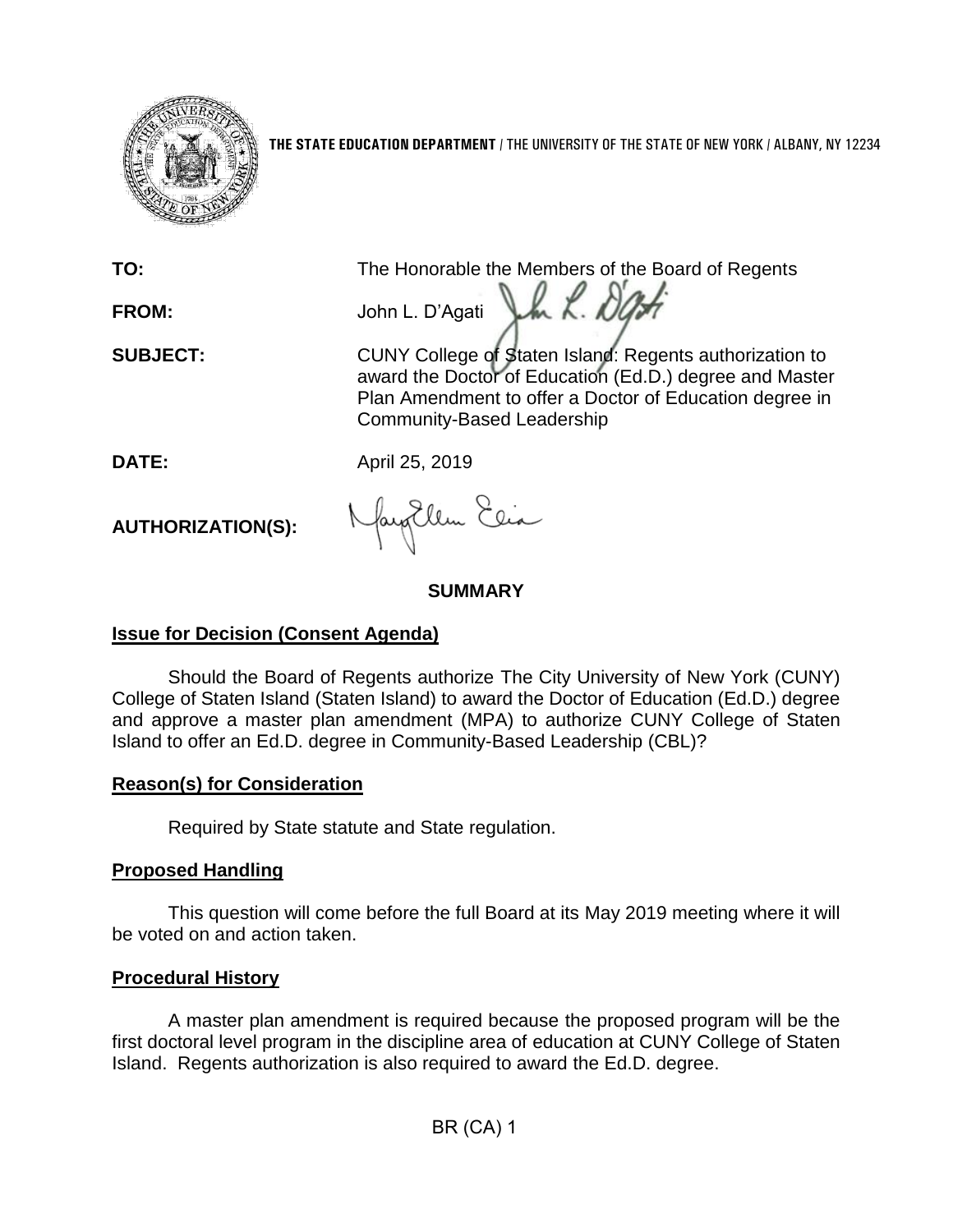### **Background Information**

The proposed program will enable CUNY College of Staten Island to further its mission of "helping its students fulfill their creative, aesthetic, and educational aspirations through competitive and rigorous. . . programs. We embrace the strength of our diversity, foster civic mindedness, and nurture responsible citizens for our city, country, and the world."

The proposal to offer a doctoral degree in Community-Based Leadership (CBL) responds to a call for the orientation and structure of doctoral work in educational leadership for the improvement of schools and communities in the New York City area. This need for advanced work in leadership has produced among education practitioners working in the New York City area and those who prepare them, a growing demand for doctoral training.

Effective educational leaders must collaborate not only with teachers and other school staff and parents, but also the wider school community to achieve maximum educational outcomes for students. This collaboration flows from a shared commitment to a vision of learning for all students that takes place through a systems network that includes the school, social services, local leaders in business, and community and faithbased organizations. Diverse communities, particularly those with large populations of English Language Learners, also inform the CBL program in how and where to provide skills and perspectives to best access resources from an economy that extends beyond the local community.

The CUNY College of Staten Island's proposed CBL Ed.D. program has four core areas of study:

- Foundations (12 credits)
- Critical Practice (18 credits)
- Research Methods (9 credits)
- Dissertation Studies (9 credits)

The Foundations core provides a "deep-dive into theories of organization and decisionmaking central to the field of educational leadership" and includes a two-course series introducing scholarly inquiry in CBL. The Critical Practice core focuses on timely research issues and uses small research cohorts – Inquiry Groups– to analyze current issues in CBL. The Research Methods sequence enhances study into current issues by using different forms of research – ethnography, case study, and participatory action research. Dissertation Studies consists of a three-course sequence that begins with identifying a current problem in CBL and culminates in the candidate's dissertation.

Candidates in the proposed CBL program will be drawn from the College's sixthyear professional leadership program and master's degree programs in education, and working professionals in the fields of social work, health care, and higher education.